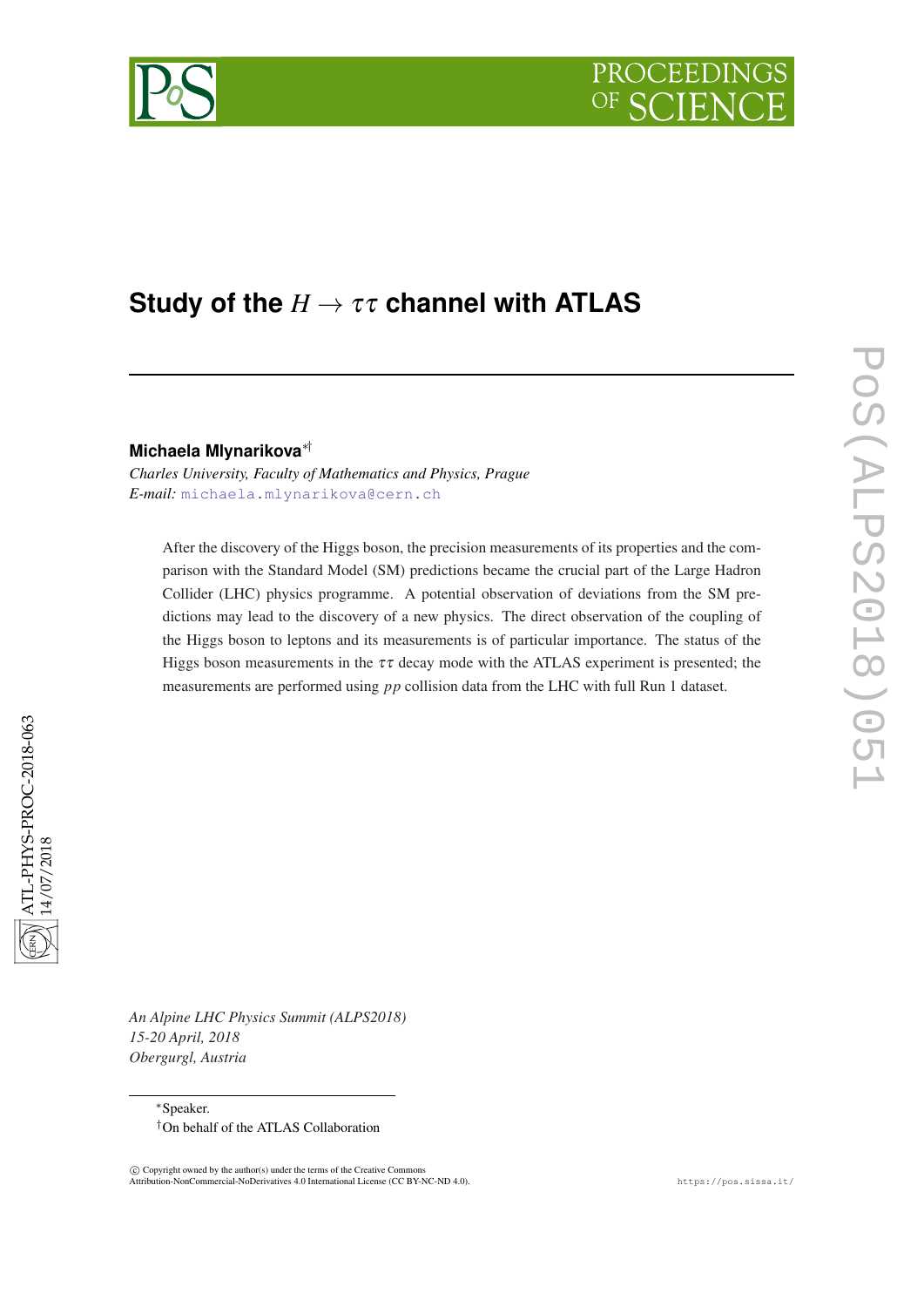# 1. Introduction

The experimental confirmation of the Brout-Englert-Higgs mechanism, and more generally the investigation of the electroweak symmetry breaking origin, was one of the main goals of the physics programme at the Large Hadron Collider (LHC) at CERN. With the discovery of a new particle with a mass of 125 GeV by the ATLAS [[1](#page-4-0)][[2](#page-4-0)] and CMS collaborations [\[3\]](#page-4-0), this goal was achieved. The new particle was observed in decays to a pair of bosons, γγ, *ZZ* and *WW*, and further studies confirmed the observed particle's properties are consistent with the SM predictions for a Higgs boson with mass  $m_H = 125$  GeV. Besides the bosonic decay modes, the SM predicts that the Higgs boson decays to fermions as well. Moreover, the mass generation mechanism for fermions, as implemented in the SM, can only be established by measuring the direct coupling of the Higgs boson to fermions.

The fermionic decays with the highest branching ratios are decays to a pair of *b*-quarks,  $H \rightarrow$ *bb* and to a pair of  $\tau$  leptons,  $H \to \tau \tau$ , since the Yukawa couplings of the Higgs boson to fermions are proportional to fermions' masses. However, the search for  $H \rightarrow bb$  decays is challenging due to the presence of high irreducible QCD background; thus, the most promising candidate to measure the Higgs boson coupling to fermions is  $H \to \tau \tau$ , given the good signal-to-background ratio.

At the LHC, the main Higgs production modes are the gluon fusion production mode (*gg*F) via a heavy quark loop, in the vector boson fusion mode (VBF) and the association with a vector boson  $(VH)$ .

In this document the measurement of  $H \to \tau \tau$  decay is presented. This measurement is performed using 24.8 fb<sup>-1</sup> of *pp* collision data at  $\sqrt{s} = 7$  and 8 TeV collected by the ATLAS exper-iment in 2011 and 2012 [[4](#page-4-0)]. All decays of the  $\tau$  lepton (both leptonic  $\tau_{lep}$  and hadronic  $\tau_{had}$ ) are considered, leading to three analysis channels denoted τ*lep*τ*lep*, τ*lep*τ*had* and τ*had*τ*had*. The analysis is based on a Boosted Decision Tree (BDT) classification to separate backgrounds from the signal. As a cross-check, separate analysis has been performed applying cuts on kinematic variables.

### 2.  $H \rightarrow \tau \tau$  measurement

The  $H \to \tau \tau$  decay is the most sensitive channel among the leptonic Higgs boson decays, due to its high branching ratio. Following a preselection, detailed in Ref. [\[4\]](#page-4-0), events in each di-tau final state are split into two categories. The VBF category contains events with two jets emitted back-to-back in the forward part of the detector and targets the signal events produced through the VBF production. The "Boosted" category targets the signal events in which the Higgs boson has been produced with high transverse momentum, primarily from the *gg*F production. Combining the analysis channels and categories yields six signal regions. Separate BDTs are trained for each region, using between six and nine input variables. The selection of these variables has been separately optimized for each signal region, in order to exploit discriminating features such as resonance properties, event activity and topology, as well as the characteristic VBF topology in the corresponding category. One of the most important input variables is the mass of the di-tau system, whose reconstruction is quite challenging due to the presence of at least two neutrinos in the final state; the Missing Mass Calculator (MMC) is used for this purpose [[5](#page-4-0)]. On the left, Fig. [1](#page-2-0) shows a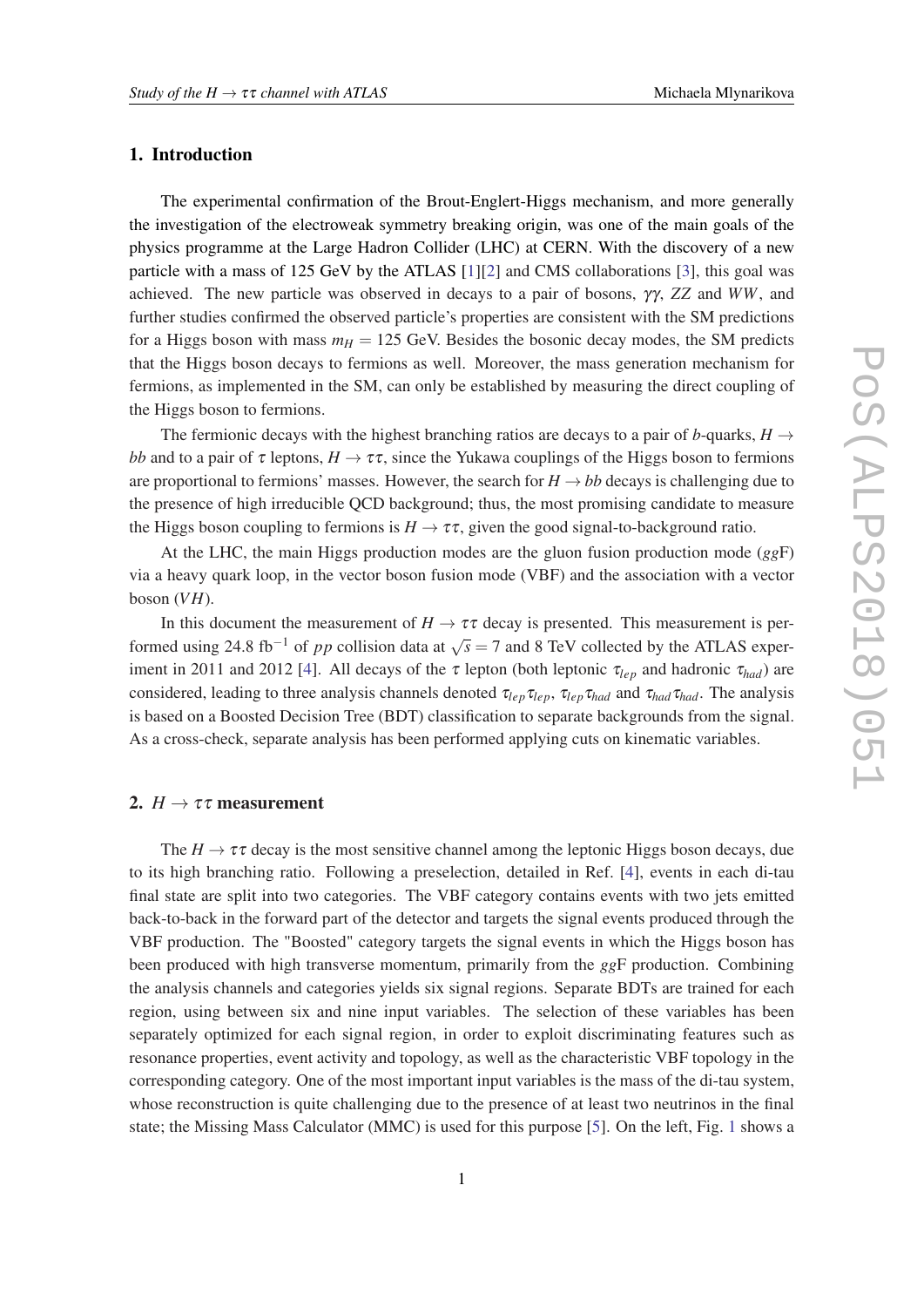<span id="page-2-0"></span>

Figure 1: Left: The reconstructed invariant  $\tau\tau$  mass,  $m_{\tau\tau}^{MMC}$  for  $H\to\tau\tau$  and  $Z\to\tau\tau$  events in MC simulation and embedding respectively, for the events passing the boosted category selection in  $\tau_{lep}\tau_{had}$  channel [\[4](#page-4-0)]. Right: The best-fit value for the signal strength  $\mu$  in the individual channels and their combination for the full ATLAS datasets at  $\sqrt{s} = 7$  TeV and  $\sqrt{s} = 8$  TeV. The total  $\pm 1\sigma$  uncertainty is indicated by the shaded by the shaded green band, with the individual contributions from the statistical uncertainty (top,black), the experimental systematic uncertainty (middle, blue), and the theory uncertainty (bottom, red) on the signal cross section (from QCD scale, PDF, and branching ratios). The corresponding uncertainity values are shown in the central column [[4\]](#page-4-0).

comparison of the reconstructed masses for the data-based estimate of  $Z \rightarrow \tau \tau$  (see next paragraph) and signal Monte Carlo in the  $\tau_{\text{lep}}\tau_{\text{had}}$  channel. Good discrimination is observed.

The background composition differs between each analysis channel, but in all channels, the most important background is the irreducible  $Z \rightarrow \tau \tau$  production. This background is modeled using the embedding technique, which selects the  $Z \rightarrow \mu\mu$  events in data and replaces the reconstructed muons by simulated  $\tau$  lepton decays. Thus, the Z boson kinematics and all other event activity comes entirely from data. Another important background in τ*lep*τ*had* and τ*had*τ*had* channels stems from jets being misidentified as hadronic  $\tau$  leptons. Fully data-driven techniques are used to estimate these backgrounds from misidentified  $\tau$  decay products, described in detail in Ref. [[4](#page-4-0)]. In addition, control regions are introduced to normalize the background contributions from top-quark production and  $Z \rightarrow \ell \ell$  production. The signal strength is extracted by fitting the BDT score with signal and background templates simultaneously in the six signal regions together with nine control regions to better constrain the background normalizations. An excess of data events over the background prediction is observed in all the three analysis channels.

The observed (expected) significance of the measurement is 4.5  $\sigma$  (3.4  $\sigma$ ) providing direct evidence for  $H \to \tau \tau$  decays. On the right, Fig. 1 shows the observed value of  $\mu$  in the individual channels. The measured signal strength for a Higgs boson mass of 125 GeV is

$$
\mu = 1.43^{+0.27}_{-0.26} \text{(stat.)}^{+0.32}_{-0.25} \text{(syst.)} \pm 0.09 \text{(theo.).}
$$

The distribution of the invariant mass for the pair of  $\tau$  leptons peaks around the measured Higgs mass value, as it can be seen in Fig. [2](#page-3-0) left. Distributions of the BDT discriminants for the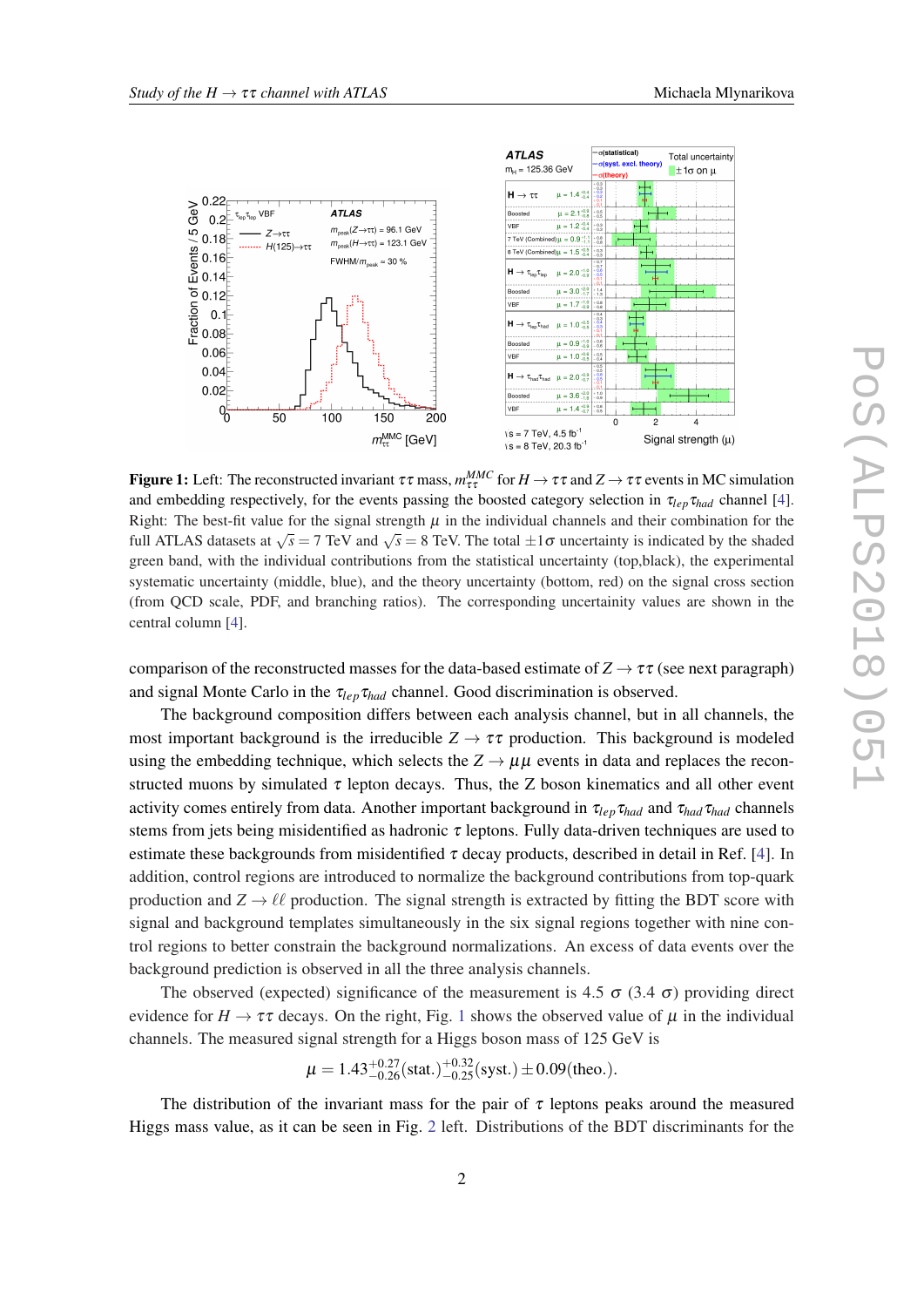<span id="page-3-0"></span>

**Figure 2:** Left: Distributions of the reconstructed invariant  $\tau\tau$  mass,  $m_{\tau\tau}^{MMC}$ , with events weighted by ln(1+  $S/B$ ) for all channels. These weights are determined by the signal (S) and background (B) predictions for each BDT bin. The bottom panel in each plot shows the difference between the weighted data events and weighted background events (black points), compared to the weighted signal yields. The background predictions are obtained from the global fit with the  $m_H = 125$  GeV signal hypothesis (signal strength = 1.4). The  $m_H = 125$  GeV signal is plotted with a solid red line, and, for comparison, signals for  $m_H = 110$  GeV (blue) and  $m<sub>H</sub> = 150$  GeV (green) are also shown. The signal normalizations are taken from fits to data. with the corresponding signal mass hypotheses, and the fitted  $\mu$  values are reported in the figure. Right: Distributions of the BDT discriminants for the data taken at  $\sqrt{s} = 8$  TeV in the VBF signal region category for  $\tau_{lep} \tau_{had}$  channel. The Higgs boson signal ( $m_H = 125$  GeV) is shown stacked with a signal strength of  $\mu = 1$  (dashed line) and  $\mu = 1.4$  (solid line). The background predictions are determined in the global fit (that gives  $\mu = 1.4$ ). The size of the statistical and systematic normalization uncertainties is indicated by the hashed band. The ratios of the data to the model (background plus Higgs boson contributions with  $\mu = 1.4$ ) are shown in the lower panels. The dashed red and the solid black lines represent the changes in the model when  $\mu = 1.0$  or  $\mu = 0$  are assumed respectively. Taken from Ref. [\[4\]](#page-4-0).

data taken at  $\sqrt{s} = 8$  TeV in the signal regions of the VBF category for  $\tau_{lep} \tau_{had}$  channel is shown in Fig. 2 right.

The leading systematic uncertainties on the measurement are the theoretical systematic uncertainty on the *ggF* production, the uncertainty on the normalization of the  $Z \rightarrow \ell \ell$  and top quark backgrounds in  $\tau_{lep}\tau_{had}$ , and the uncertainty on the jet energy scale calibration.

The search for the SM Higgs boson presented above has been cross-checked for the dataset collected at  $\sqrt{s} = 8$  TeV performing an analysis with cuts applied on kinematic variables. To allow a straight-forward comparison of the results, the multivariate and cut-based analyses have common components. In particular, they are performed for the same three channels, they use the same preselection and share the same strategy for the estimation of background contributions and systematic uncertainties. There is a good agreement between the results of the two analyses for the individual channels as well as for their combination.

## 3. Conclusions

A review of the results of the measurement of the Higgs boson decays to a pair of  $\tau$  leptons